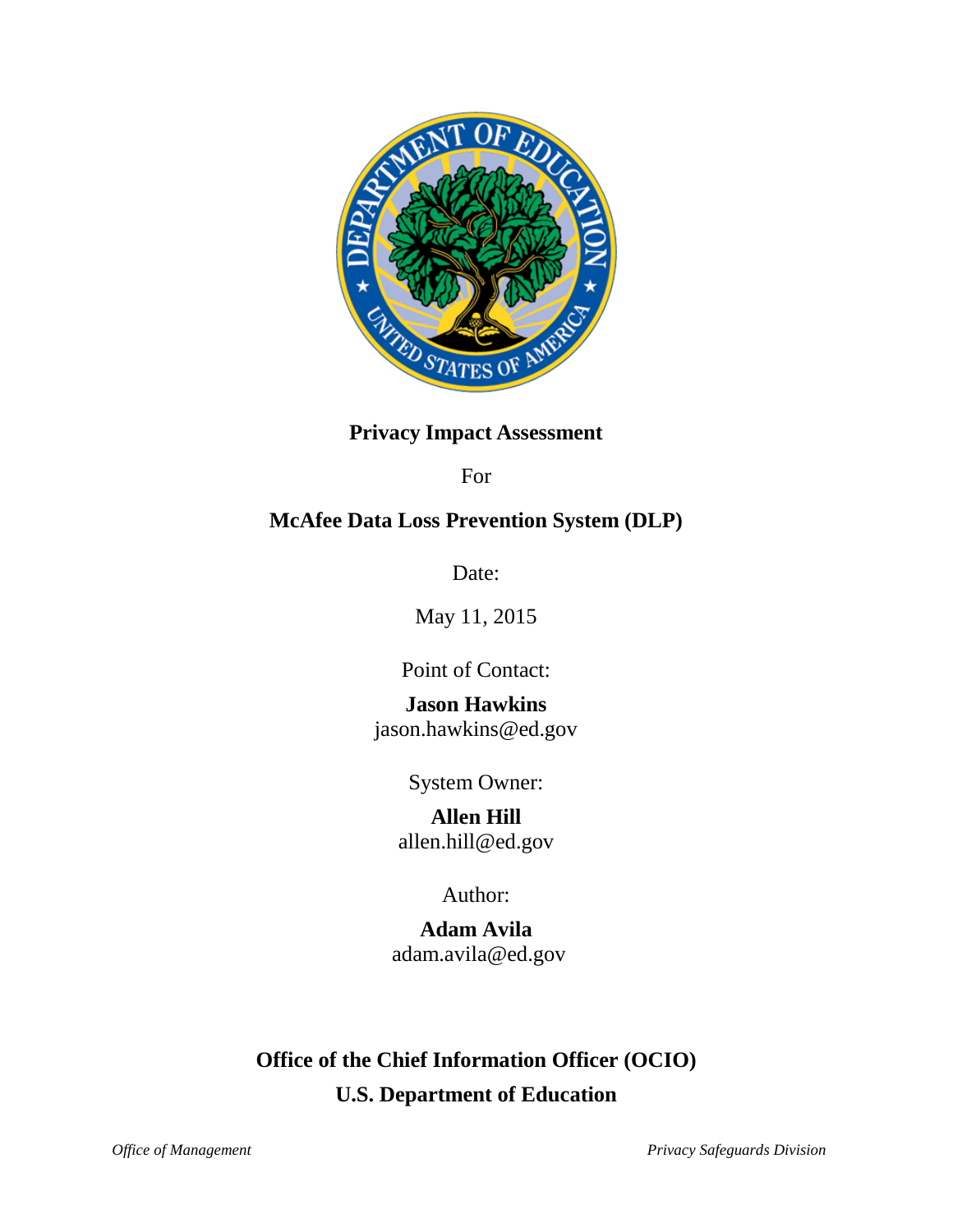

# **1. System Information.**

*Describe the system - include system name, system acronym, and a description of the system, to include scope, purpose and major functions. Indicate whether the system is new or existing and whether or not the PIA is new or being updated from a previous version; specify whether the system is "agency" or "contractor."*

McAfee Data Loss Prevention (DLP) solution is designed to analyze, identify, alert and prevent the unintentional or deliberate exfiltration of unprotected sensitive data from the Department's network. It operates at two (2) layers:

- 1. Host based and network based, and
- 2. From Endpoint Client to Internet Gateway appliances.

McAfee DLP can locate and identify sensitive data stored in:

- Databases
- Network shared drives
- Application data repositories

It will also identify and block the transmission of sensitive data via:

- Web traffic
- SMTP (web-mail)
- Social media sites
- Blogs

It can control copy & paste, printing, and the use of, and transfer of, sensitive data to external media.

The McAfee DLP solution is being implemented as part of the EDUCATE Security system boundary.

# **2. Legal Authority.**

*Cite the legal authority to collect and use this data. What specific legal authorities, arrangements, and/or agreements regulate the collection of information?*

Privacy Act of 1974 5 U.S.C. § 552a (e)(10). Agencies are required to "establish appropriate administrative, technical, and physical safeguards to insure the security and confidentiality of records and to protect against any anticipated threats or hazards to their security or integrity which could result in substantial harm, embarrassment, inconvenience or unfairness to any individual on whom information is maintained."

# **3. Characterization of the Information.**

*What elements of personally identifiable information (PII) are collected and maintained by the system (e.g., name, social security number, date of birth, address, phone number)? What are the sources of information (e.g., student, teacher, employee, university)? How is the information collected (website, paper form, on-line form)? Is the information used to link or cross-reference multiple databases?*

The elements of Personally Identifiable Information (PII) being collected and maintained are:

- Names
- Social security numbers (SSN)
- Dates of birth
- Home addresses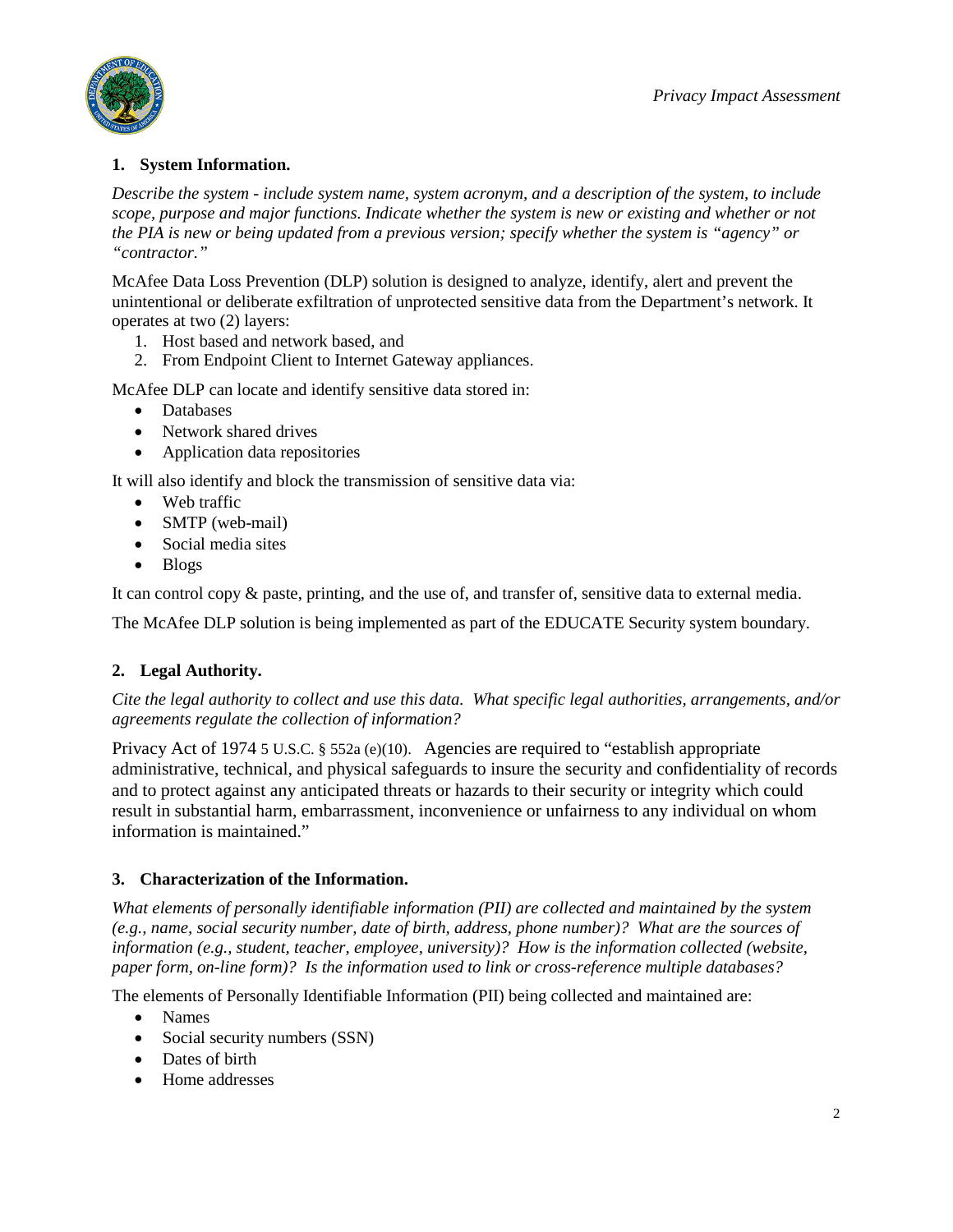

- Home telephone numbers
- Personal email addresses
- Financial Information

The sources from which this information derives are all EDUCATE systems, security personnel and/or any contractors assisting them with the express intent of preventing and reporting on possible PII exfiltration attempts.

The EDUCATE PIA can be found here: [http://www2.ed.gov/notices/pia/educate\\_102809.pdf](http://www2.ed.gov/notices/pia/educate_102809.pdf)

The information is collected via the DLP discover, monitor, and web gateway appliances that operate at two (2) layers:

- 1) Host based and network based, and
- 2) From Endpoint Client to Internet Gateway appliances.

McAfee DLP can locate and identify sensitive data stored in:

- Databases
- Network shared drives
- Application data repositories

It will also identify and block the transmission of sensitive data via:

- Web traffic
- SMTP (web-mail)
- Social media sites
- Blogs

It can control copy & paste, printing, and the use of, and transfer of, sensitive data to external media.

# **4. Why is the information collected?**

*How is this information necessary to the mission of the program, or contributes to a necessary agency activity? Given the amount and any type of data collected, discuss the privacy risks (internally and/or externally) identified and how they were mitigated.*

McAfee DLP collects PII during the course of scanning Department systems in an effort to determine whether or not a file has violated a defined policy -- and to provide an appropriate means of identifying Department personnel (or any contractors assisting them) who own the violating file, i.e., an email with PII data can actually be identified and blocked from leaving the network. This transaction can be used as evidence for an internal investigation, audit trail or criminal or civil prosecution. The system exists to reduce the data breach risk associated with the exposure of unencrypted sensitive data.

# **5. Social Security Number (SSN).**

*If an SSN is collected and used, describe the purpose of the collection, the type of use, and any disclosures. Also specify any alternatives that you considered, and why the alternative was not selected. If system collects SSN, the PIA will require a signature by the Assistant Secretary or designee. If no SSN is collected, no signature is required.*

The SSN is one PII element that the DLP can scan for and identify throughout the EDUCATE network, as described above. For example, it is Department policy that SSNs may not be emailed unencrypted. The DLP can scan the Department's email system for SSNs, and block emails containing unencrypted SSNs from leaving the network. Because such an email is a policy violation and its discovery is a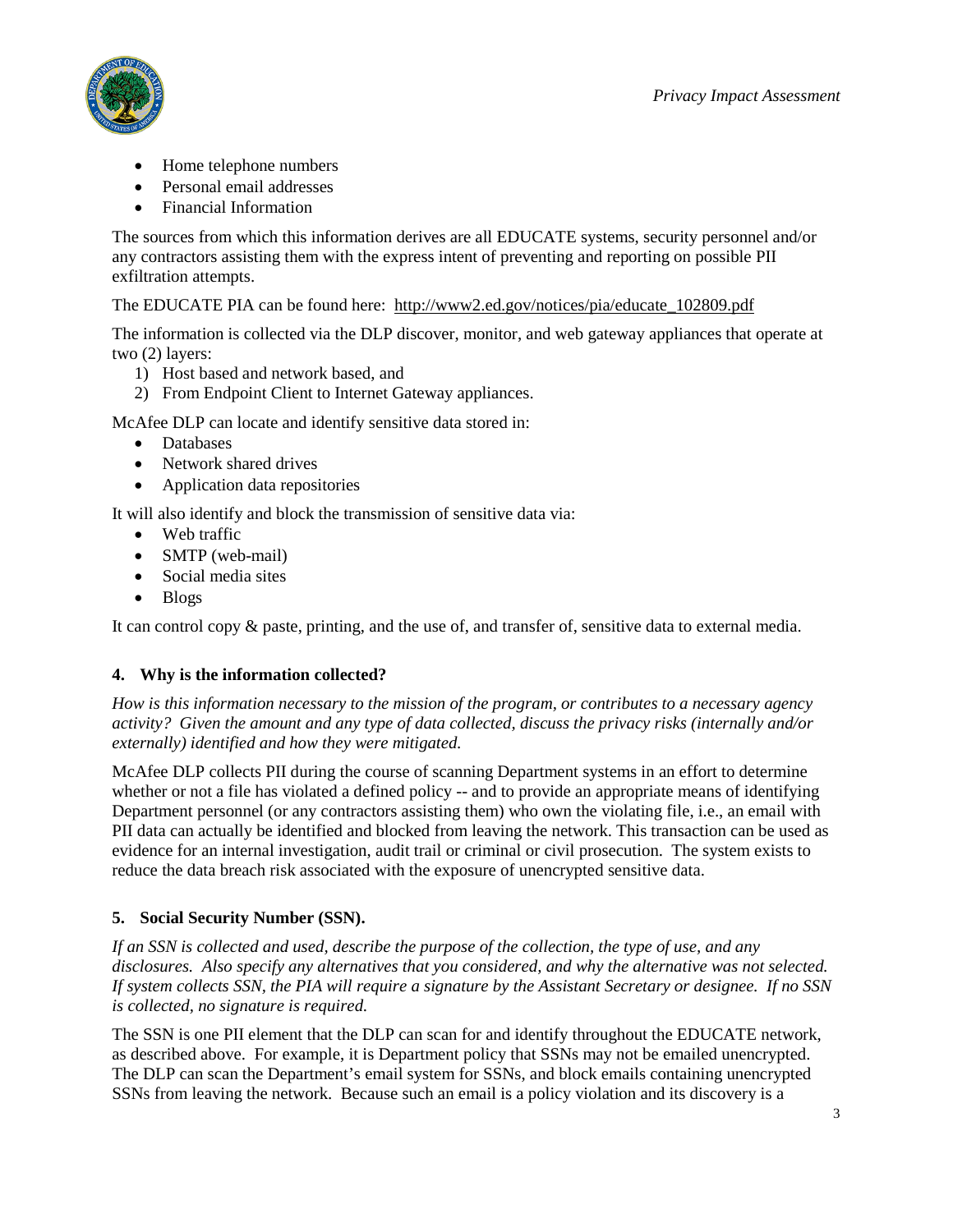

function of the tool, the SSN is captured during the course of scanning Department systems. The transmission/transaction can be collected and used as evidence for an internal investigation, audit trail, or criminal or civil prosecution. Because the purpose of the DLP is to detect unauthorized disclosure and use of PII, specifically SSNs, there is no alternative that could be used.

# **6. Uses of the Information.**

*What is the intended use of the information? How will the information be used? Describe all internal and/or external uses of the information. What types of methods are used to analyze the data? Explain how the information is used, if the system uses commercial information, publicly available information, or information from other Federal agency databases.*

Department systems security personnel (and any contractors assisting them) use the data collected in the tool on a need to know basis in an effort to determine if the violating file is legitimate or actually a false positive -- and to determine the appropriate owner of the violating file. Determining the file owner is critical for properly remediating the violation and for following up with appropriate training.

# **7. Internal Sharing and Disclosure.**

*With which internal ED organizations will the information be shared? What information is shared? For what purpose is the information shared?*

The information will be shared with Department's Security Operations Center/Computer Incident Response Capability (EDSOC/EDCIRC), Privacy Safeguards Division, the Privacy Incident Response Team, Human Capitol and Client Services, Office of the Inspector General, and law enforcement, if required.

# **8. External Sharing and Disclosure.**

*With what external entity will the information be shared (e.g., another agency for a specified programmatic purpose)? What information is shared? For what purpose is the information shared? How is the information shared outside of the Department? Is the sharing pursuant to a Computer Matching Agreement (CMA), Memorandum of Understanding or other type of approved sharing agreement with another agency?*

The information will be shared in accordance with Departmental Guidelines, the Department Privacy Office and with Privacy Act, 5 U.S.C. 552a (c) in order to comply with Office of the Inspector General or Law Enforcement Investigations as required.

# **9. Notice.**

*Is notice provided to the individual prior to collection of their information (e.g., a posted Privacy Notice)? What opportunities do individuals have to decline to provide information (where providing the information is voluntary) or to consent to particular uses of the information (other than required or authorized uses), and how individuals can grant consent?* 

The Department or OCIO will be publishing notices in accordance with the Communication Plan via office flyers, email notifications, Web Ed-Notebook, and other methods.

In addition to the above, all employees are required to take annual Security Awareness Training. This training includes an explanation regarding the monitoring of governmental systems and devices and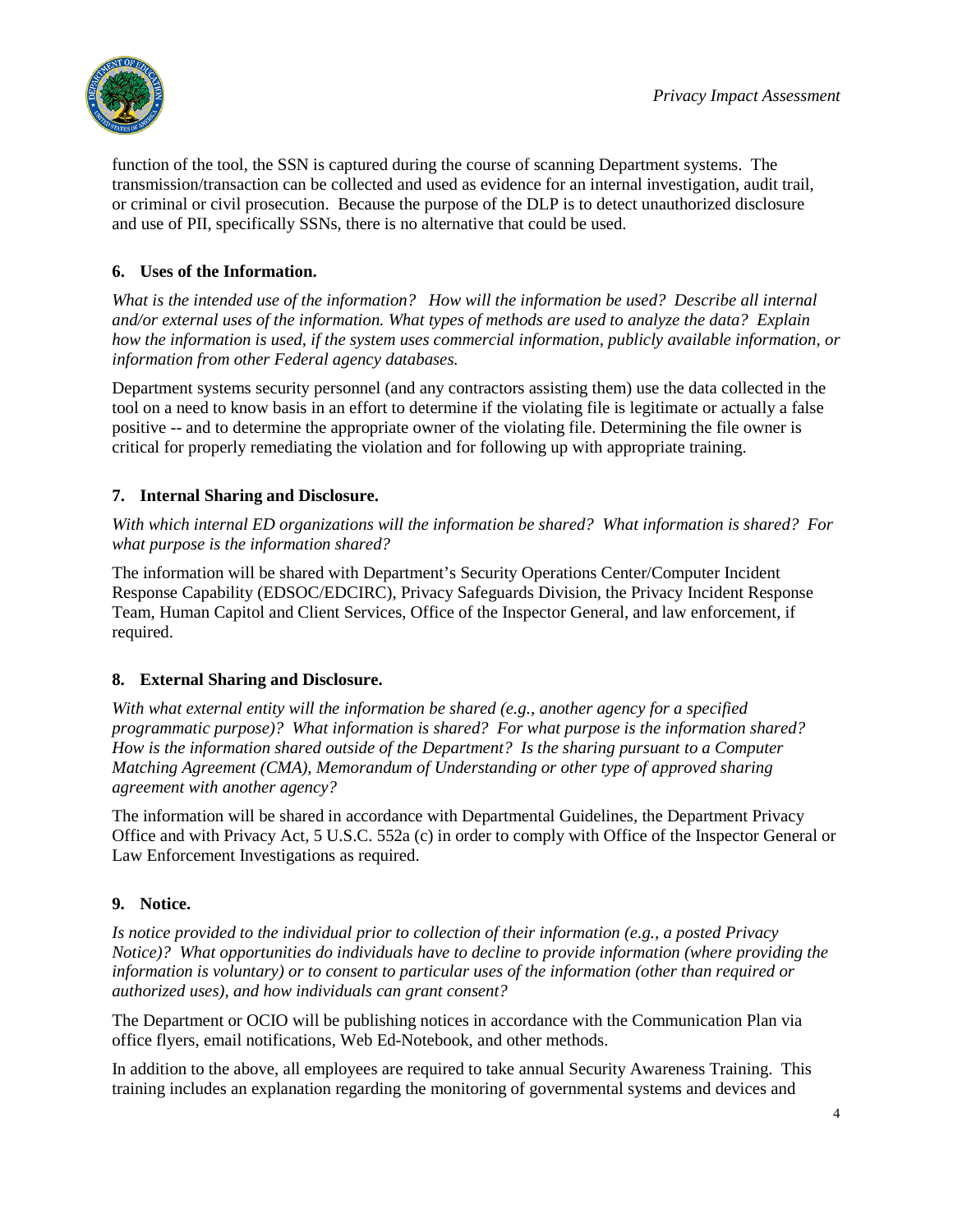

specifically notes that these systems and devices are monitored – and that no reasonable expectation of privacy should be assumed. Users grant consent when signing the rules of behavior for network access, and are prompted by a warning banner each time they access the network.

# **10. Web Addresses.**

*List the web addresses (known or planned) that have a Privacy Notice.*

There will be no public facing web address for this system; therefore a privacy notice is not required.

# **11. Security.**

*What administrative, technical, and physical security safeguards are in place to protect the PII? Examples include: monitoring, auditing, authentication, firewalls, etc. Has a C&A been completed? Is the system compliant with any federal security requirements?* 

The evidence folder is a secured shared drive that can be accessed by DLP managers. Access controls are in place (username/password required) and only DLP administrators have access. The data captured and written to the evidence folder is encrypted. A Standard Operating Procedure (SOP) will also be written for system access requests, as well as use and operation.

The System is compliant with both National Institute of Standards and Technology (NIST) and the Federal Information Security Management Act (FISMA) requirements. Per the requirements of FISMA, security assessment and authorization requirements are being met for the EDUCATE Security system boundary that the DLP solution will be a part of. The assessment and authorization process is an audit of policies, procedures, controls, and contingency planning, and is required to be completed for all federal government IT systems. All relevant policies, procedures and guidelines, including NIST Special Publication 800-53, are being followed to ensure the security of the system and the information it contains.

# **12. Privacy Act System of Records.**

*Is the information within the system retrieved by personal identifier? If so, is a system of records being created or altered under the Privacy Act, 5 U.S.C. 552a? Is this a Department-wide or Federal Government-wide SORN? If a SORN already exists, what is the SORN Number?* 

A system of records notice is not needed because the information collected is not retrieved by name or personal identifier. Therefore, a system of record as defined by the Privacy Act is not being created and the reporting requirements of OMB Circular A-130 do not apply.

# **13. Records Retention and Disposition.**

*Is there a records retention and disposition schedule approved by the National Archives and Records Administration (NARA) for the records created by the system development lifecycle AND for the data collected? If yes – provide records schedule number:*

Records are maintained and disposed of in accordance with NARA's General Records Schedules 20 and 24.